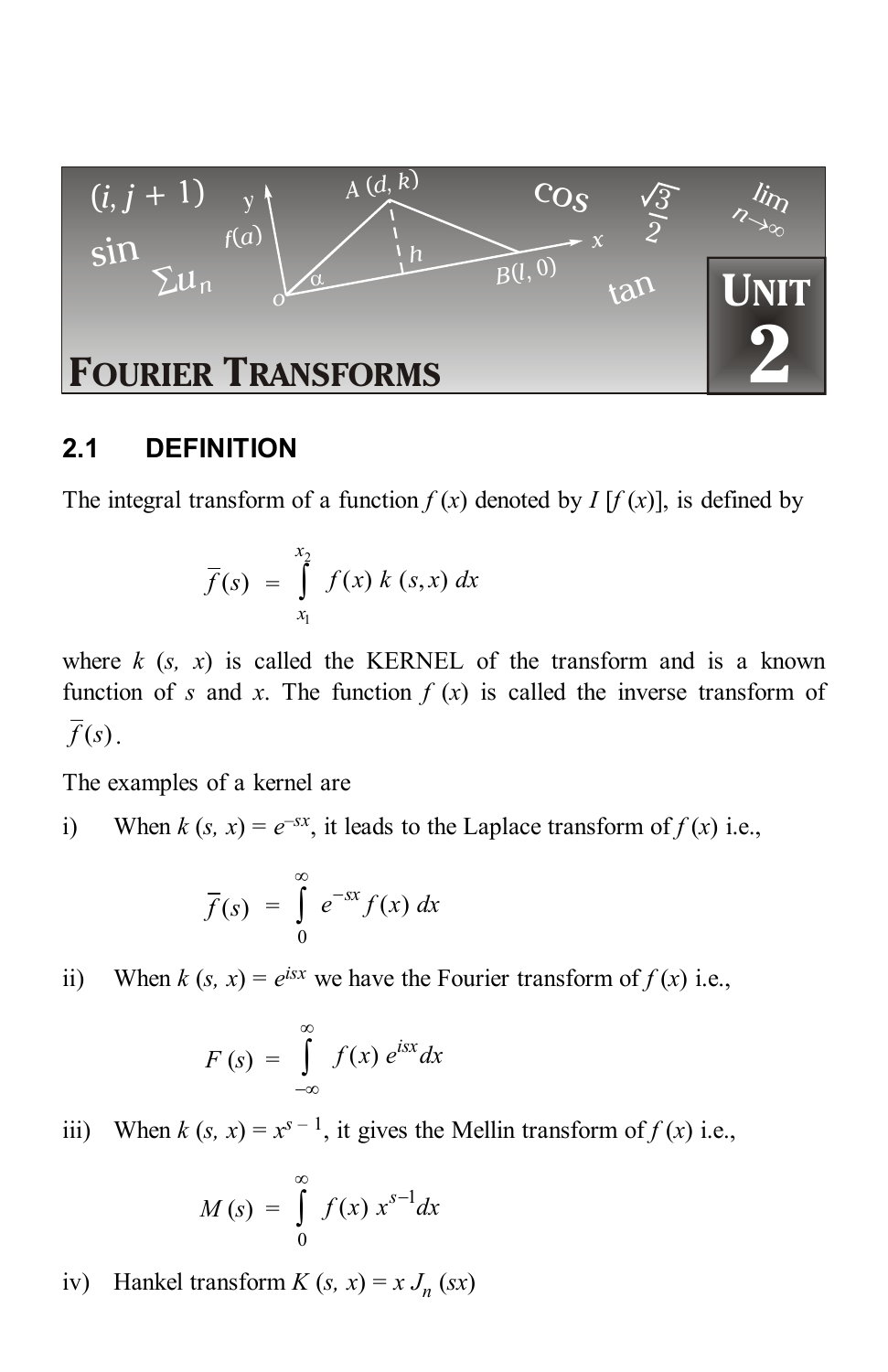# **2.3 INFINITE FOURIER TRANSFORMS**

Consider,

$$
f(x) = \frac{1}{2\pi} \int_{u=-\infty}^{\infty} \int_{t=-\infty}^{\infty} f(t) e^{iu(t-x)} dt du
$$

$$
= \frac{1}{2\pi} \int_{u=-\infty}^{\infty} \left( \int_{t=-\infty}^{\infty} f(t) e^{iut} dt \right) e^{-ixu} du
$$

We define

$$
F(u) = \int_{t=-\infty}^{\infty} f(t) e^{iut} dt
$$
 as the complex.

Fourier transform or simply Fourier transform of  $f(t)$  or  $f(x)$ . Further,

$$
f(x) = \frac{1}{2\pi} \int_{u=-\infty}^{\infty} F(u)e^{-ixu} du
$$
 is called the inverse Fourier

transform of *F*(*u*).

**Note:** We may define the Fourier integral as follows also

$$
f(x) = \frac{1}{\sqrt{2\pi}} \int_{-\infty}^{\infty} \left[ \frac{1}{\sqrt{2\pi}} \int_{-\infty}^{\infty} f(t) e^{iut} dt \right] e^{-ixu} du
$$

and the transformation pair will be

$$
F(u) = \frac{1}{\sqrt{2\pi}} \int_{t=-\infty}^{\infty} f(t) e^{iut} dt
$$

and  $f(x) = \frac{1}{\sqrt{2\pi}} \int_{u-\infty}^{\infty} F(u) e^{-i x u}$ *u*  $\int_{0}^{\infty} F(u) e^{-i x u} du$  $=\int\limits_{u-\infty}$ 

## **2.4 FOURIER COSINE AND SINE TRANSFORMS**

1) We define

$$
F_c(u) = \int_{t=0}^{\infty} f(t) \cos ut \, dt
$$
 as a Fourier cosine transform of  $f(t)$ 

and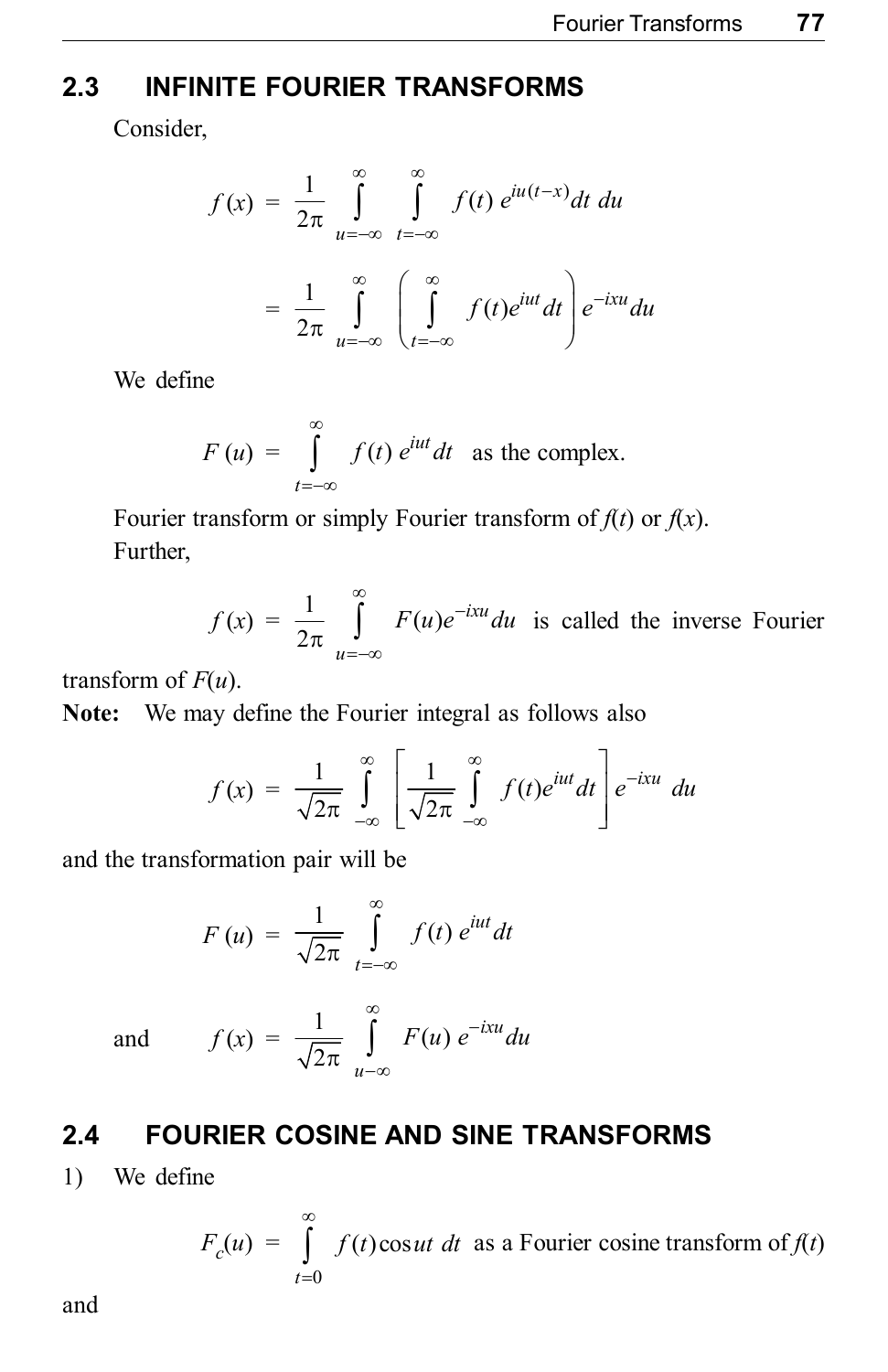$$
f(x) = \frac{2}{\pi} \int_{u=0}^{\infty} F_c(u) \cos xu \, du
$$
, as the inverse.

Fourier cosine transform

ii) We define

$$
F_{s}(u) = \int_{t=0}^{\infty} f(t) \sin ut \, dt
$$
 as the Fourier sine transform of  $f(t)$ 

and

$$
f(x) = \frac{2}{\pi} \int_{u=0}^{\infty} F_s(u) \sin xu \, du
$$
, as the inverse

Fourier sine transform.

Note: Also we may define the above formulae as follows

$$
F_c(u) = \sqrt{\frac{2}{\pi}} \int_0^{\infty} f(t) \cos ut \, dt
$$

$$
F_s(u) = \sqrt{\frac{2}{\pi}} \int_0^{\infty} f(t) \sin ut \, dt
$$

and, *f* (*x*) =

$$
f(x) = \sqrt{\frac{2}{\pi}} \int_{u=0}^{\infty} F_c(u) \cos xu \, du
$$

$$
f(x) = \sqrt{\frac{2}{\pi}} \int_{u=0}^{\infty} F_s(u) \sin xu \, du.
$$

**Example 1:** Express the function 1 for  $|x| \leq 1$  $f(x) = \begin{cases} 0 & \text{for } |x| > 1 \\ 0 & \text{for } |x| > 1 \end{cases}$ *x f x*  $=\begin{cases} 1 & \text{for } |x| \leq \\ 0 & \text{for } |x| > \end{cases}$  $\begin{cases} 0 & \text{for } |x| > 1 \end{cases}$  as a Fourier

integral. Hence evaluate 
$$
\int_{0}^{\infty} \frac{\sin \lambda \cos \lambda x}{\lambda} d\lambda
$$

*Solution:* The Fourier integral is given by

$$
f(x) = \frac{1}{2\pi} \int_{-\infty}^{\infty} \int_{-\infty}^{\infty} f(t) \cos u (x-t) dt du
$$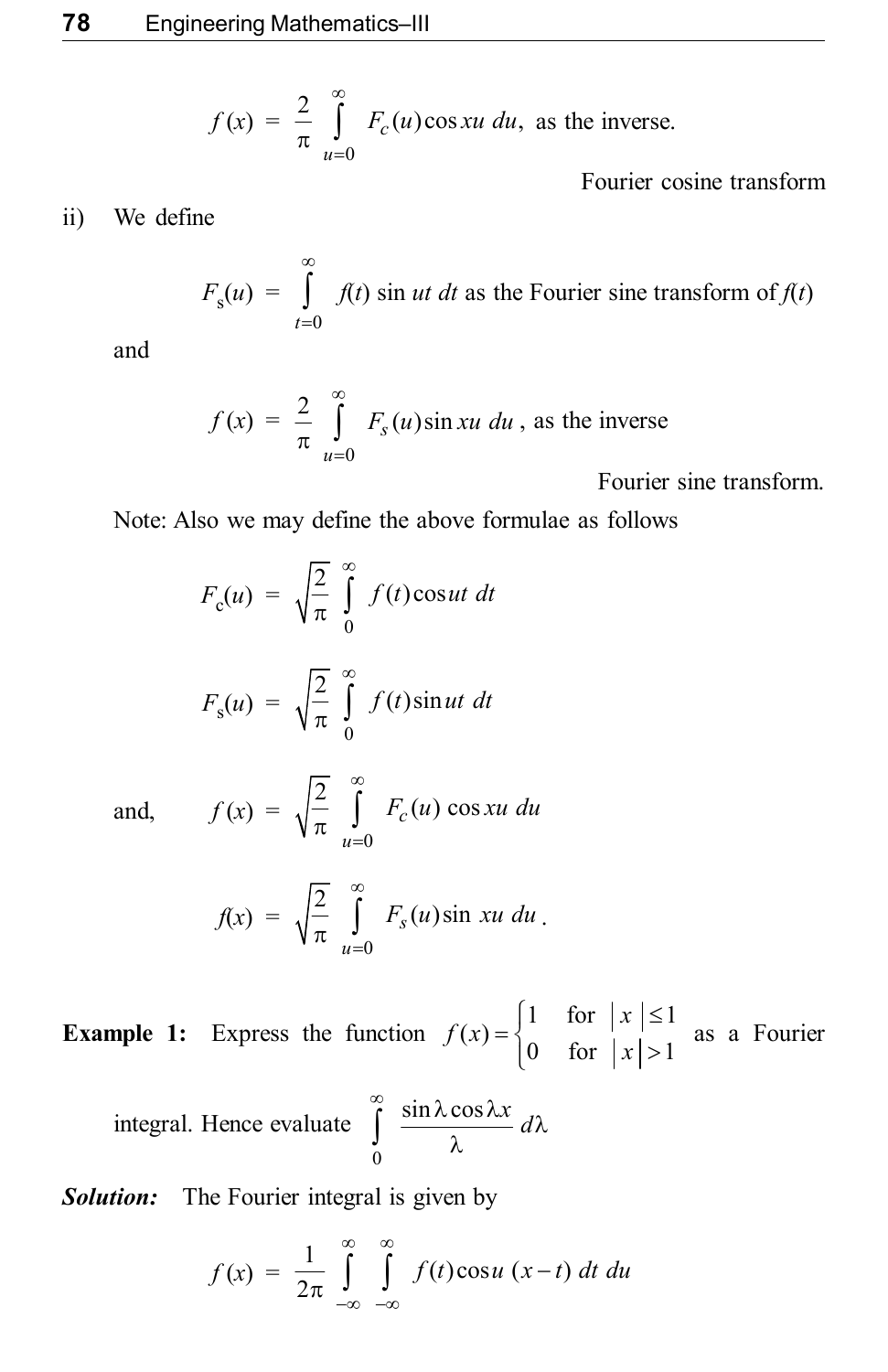$$
f(x) = \frac{1}{2\pi} \int_{-\infty}^{\infty} \cos(xu) \frac{2\sin u}{u} du + 0 \qquad (\because I_2 = 0)
$$

$$
= \frac{2}{\pi} \int_{0}^{\infty} \frac{\cos ux \sin u}{u} du
$$

Changing  $u$  to  $\lambda$ 

$$
f(x) = \frac{2}{\pi} \int_{0}^{\infty} \frac{\cos \lambda x \sin \lambda}{\lambda} d\lambda
$$

$$
\therefore \int_{0}^{\infty} \frac{\cos \lambda x \sin \lambda}{\lambda} d\lambda = \frac{\pi}{2} f(x)
$$

$$
= \frac{\pi}{2} \begin{cases} 1 & \text{for } |x| \le 1 \\ 0 & \text{for } |x| > 1 \end{cases}
$$

put  $x = 0$ 

$$
\int_{0}^{\infty} \frac{\sin \lambda}{\lambda} d\lambda = \frac{\pi}{2}, \text{ or } \int_{0}^{\infty} \frac{\sin x}{x} dx = \frac{\pi}{2}
$$

**Example 2:** Find the Fourier transform of 
$$
f(x) = 1 - x^2
$$
 for  $|x| \le 1$   
= 0 for  $|x| > 1$ 

#### *Solution:*

We have, Fourier transform of  $f(x)$  is

$$
F\{f(x)\} = \int_{-\infty}^{\infty} f(x)e^{isx} dx = F(s)
$$
  
=  $\int_{-\infty}^{-1} (0) e^{isx} dx + \int_{-1}^{1} (1-x^2)e^{isx} dx + \int_{1}^{\infty} (0)e^{isx} dx$   
=  $\int_{-1}^{1} (1-x^2) e^{isx} dx$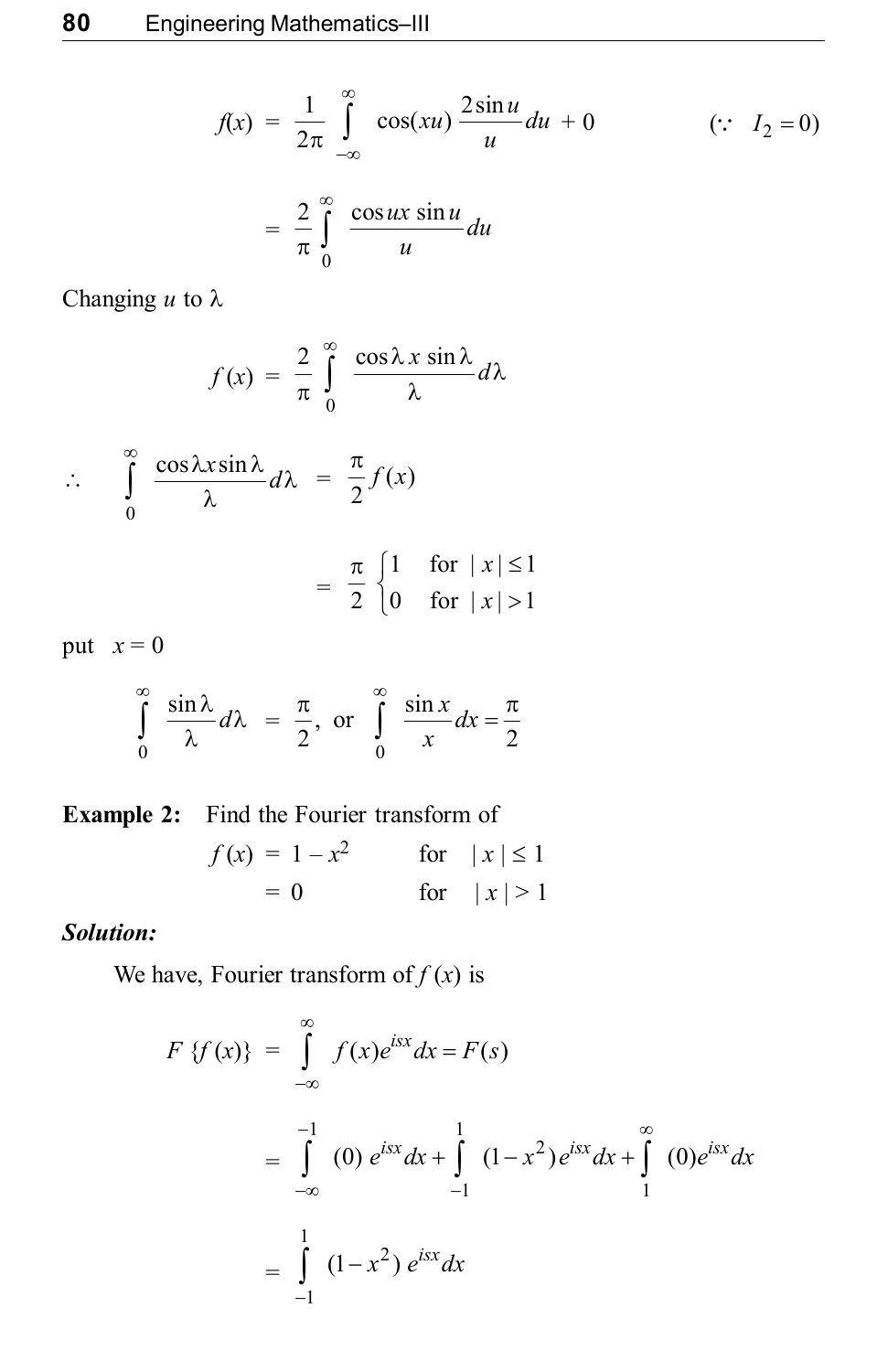$$
= \left[ (1 - x^2) \frac{e^{isx}}{is} - (-2x) \frac{e^{isx}}{(is)^2} + 2 \frac{e^{isx}}{(is)^3} \right]_1^1
$$
  
=  $2 \frac{(e^{is} + e^{-is})}{-s^2} - 2 \frac{(e^{is} - e^{-is})}{-is^3}$   
=  $-\frac{4}{s^3} (s \cos s - \sin s)$ 

Now, by inversion formula, we have

$$
f(x) = \frac{1}{2\pi} \int_{-\infty}^{\infty} F(s) e^{-isx} ds
$$
  
\n
$$
\therefore -\frac{1}{2\pi} \int_{-\infty}^{\infty} \frac{4}{s^3} (s \cos s - \sin s) e^{-isx} ds = \begin{cases} 1 - x^2 & |x| \le 1 \\ 0 & |x| > 0 \end{cases}
$$
  
\nPutting  $x = \frac{1}{2}$  we get  
\n
$$
-\frac{1}{2\pi} \int_{-\infty}^{\infty} \frac{4}{5^3} (s \cos s - \sin s) e^{-\frac{is}{2}} ds = 1 - \frac{1}{4} = \frac{3}{4}
$$
  
\n
$$
\therefore \int_{-\infty}^{\infty} \frac{s \cos s - \sin s}{s^3} \left( \cos \frac{s}{2} - i \sin \frac{s}{2} \right) ds = \frac{-3\pi}{8}
$$
  
\n
$$
\therefore \int_{-\infty}^{\infty} \frac{s \cos s - \sin s}{s^3} \cos \frac{s}{2} ds = -\frac{3\pi}{8}
$$
 (Since the integral is even)

2 8  $-\infty$ 

Changing the dummy variable *s* to *x* we get

$$
\int_{0}^{\infty} \frac{x \cos x - \sin x}{x^3} \cos \frac{x}{2} dx = -\frac{3\pi}{16}
$$

**Example 3:** Find the Fourier sine transform of  $e^{-ax}$ *x*  $\overline{a}$ .

*Solution:* Let  $f(x) = \frac{e^{-ax}}{x}$ *x*  $\overline{a}$ then its Fourier sine transform is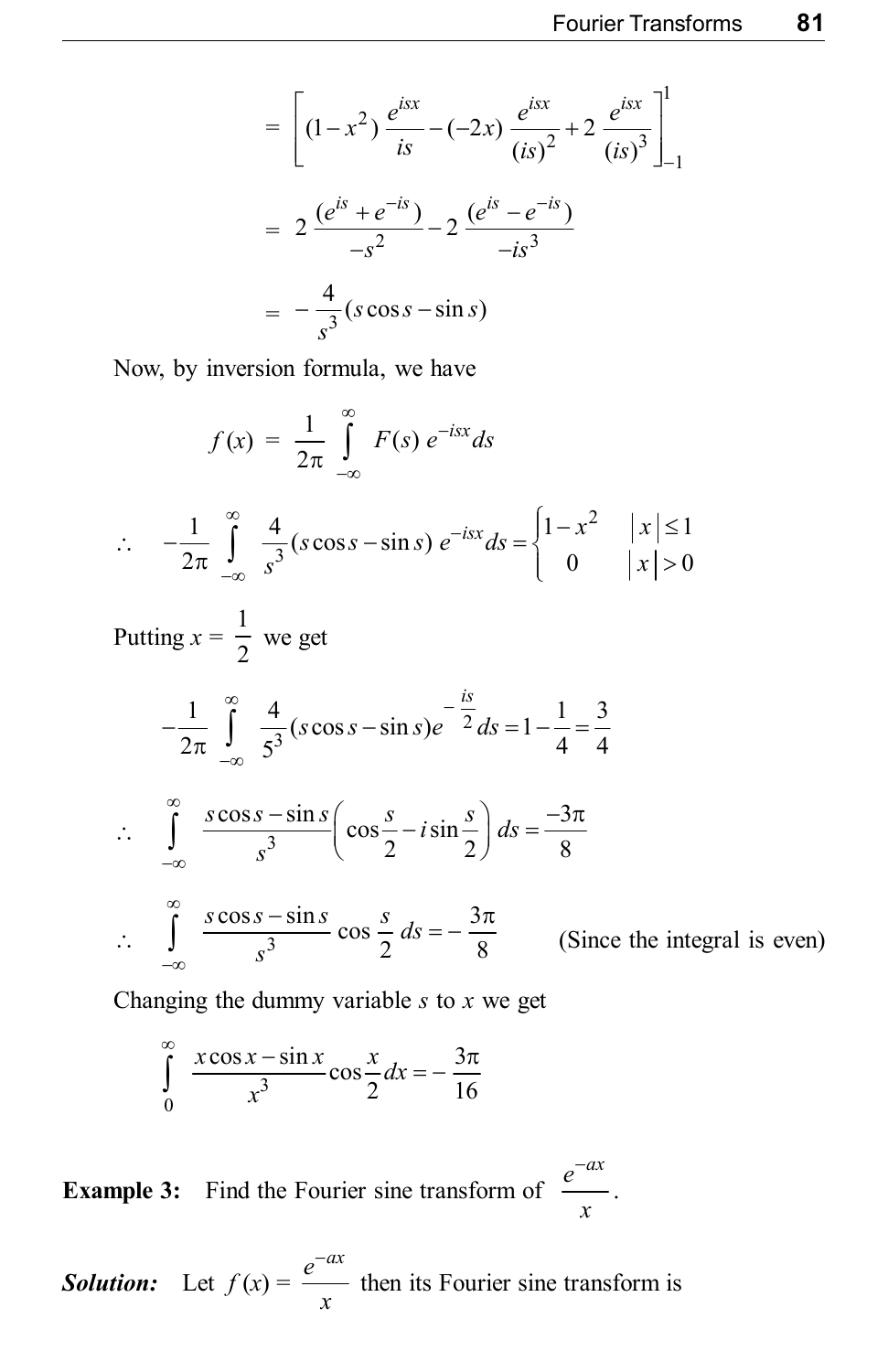$$
F_s \{f(x)\} = \int_0^\infty \frac{e^{-ax}}{x} \sin sx \, dx = F(s) \quad \text{(say)}.
$$

Differentiating both sides w.r.t. *s* underintegral sign, we get

$$
\frac{d}{ds}F(s) = \int_{0}^{\infty} \frac{xe^{-ax}\cos sx}{x} dx
$$

$$
= \int_{0}^{\infty} e^{-ax}\cos sx \, dx
$$

$$
= \left[e^{-ax}\frac{(-a\cos sx + s\sin sx)}{a^2 + s^2}\right]_{0}^{\infty}
$$

$$
= \frac{a}{s^2 + a^2}
$$

Integrating w.r.t. *s* we get

$$
F(s) = \int \frac{a}{s^2 + a^2} ds = \tan^{-1} \frac{s}{a} + c
$$
  
But  $F(s) = 0$  when  $s = 0$   $\therefore$   $c = 0$   
 $\therefore$   $F(s) = \tan^{-1} \frac{s}{a}$ 

**Example 4:** Find the Fourier transform of  $f(t) = e^{-|t|}$ **Solution:** Fourier transform of  $f(t)$  is given by

$$
F(u) = \int_{-\infty}^{\infty} f(t)e^{iut} dt
$$
  
Here,  $f(t) = \begin{cases} e^{-t} & \text{for } t \ge 0 \\ e^{t} & \text{for } t \le 0 \end{cases}$   

$$
\therefore F(u) = \int_{-\infty}^{0} e^{t} e^{iut} dt + \int_{0}^{\infty} e^{-t} e^{iut} dt
$$

$$
= \int_{-\infty}^{0} e^{(1+iu)t} dt + \int_{0}^{\infty} e^{-(1-iu)t} dt
$$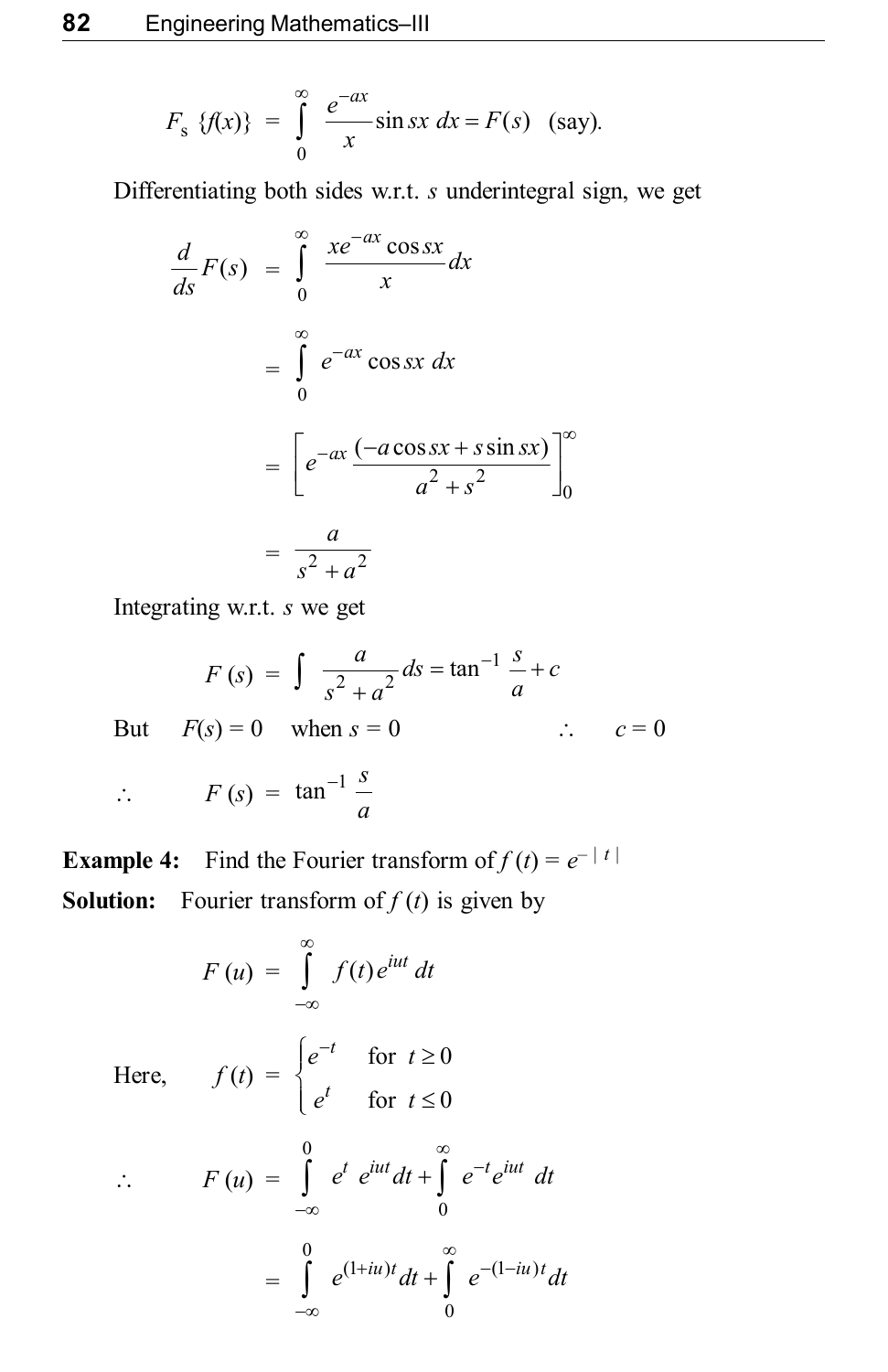**Example 6:** Find the Fourier sine transform of  $f(x) = e^{-|x|}$  and hence

$$
\text{evaluate } \int\limits_{0}^{\infty} \frac{x \sin mx}{1 + x^2} dx, \ m > 0.
$$

#### *Solution:*

Fourier sine transform is given by

$$
F_s(u) = \int_0^{\infty} f(t) \sin ut \, dt
$$
  

$$
= \int_0^{\infty} e^{-|t|} \sin ut \, dt \qquad \therefore e^{-|t|} = e^{-t}
$$
  

$$
= \int_0^{\infty} e^{-t} \sin ut \, dt
$$
  

$$
= e^{-t} \left[ \frac{(-1 \sin ut - u \cos ut)}{1^2 + u^2} \right]_0^{\infty}
$$
  

$$
F_s(u) = \frac{u}{1 + u^2}
$$

By inverse Fourier sine transform we have

$$
f(x) = \frac{2}{\pi} \int_{0}^{\infty} F_s(u) \sin xu \, du
$$

$$
= \frac{2}{\pi} \int_{0}^{\infty} \frac{u}{1 + u^2} \sin xu \, du
$$

Putting  $x = m$ ,  $m > 0$  we have

$$
f(x) = \frac{2}{\pi} \int_{0}^{\infty} \frac{u \sin mu}{1 + u^2} du
$$

$$
\therefore \int_{0}^{\infty} \frac{u \sin mu \, du}{1 + u^2} = \frac{\pi}{2} e^{-m} \qquad \therefore \quad f(x) = e^{-x}
$$
  

$$
f(m) = e^{-m}
$$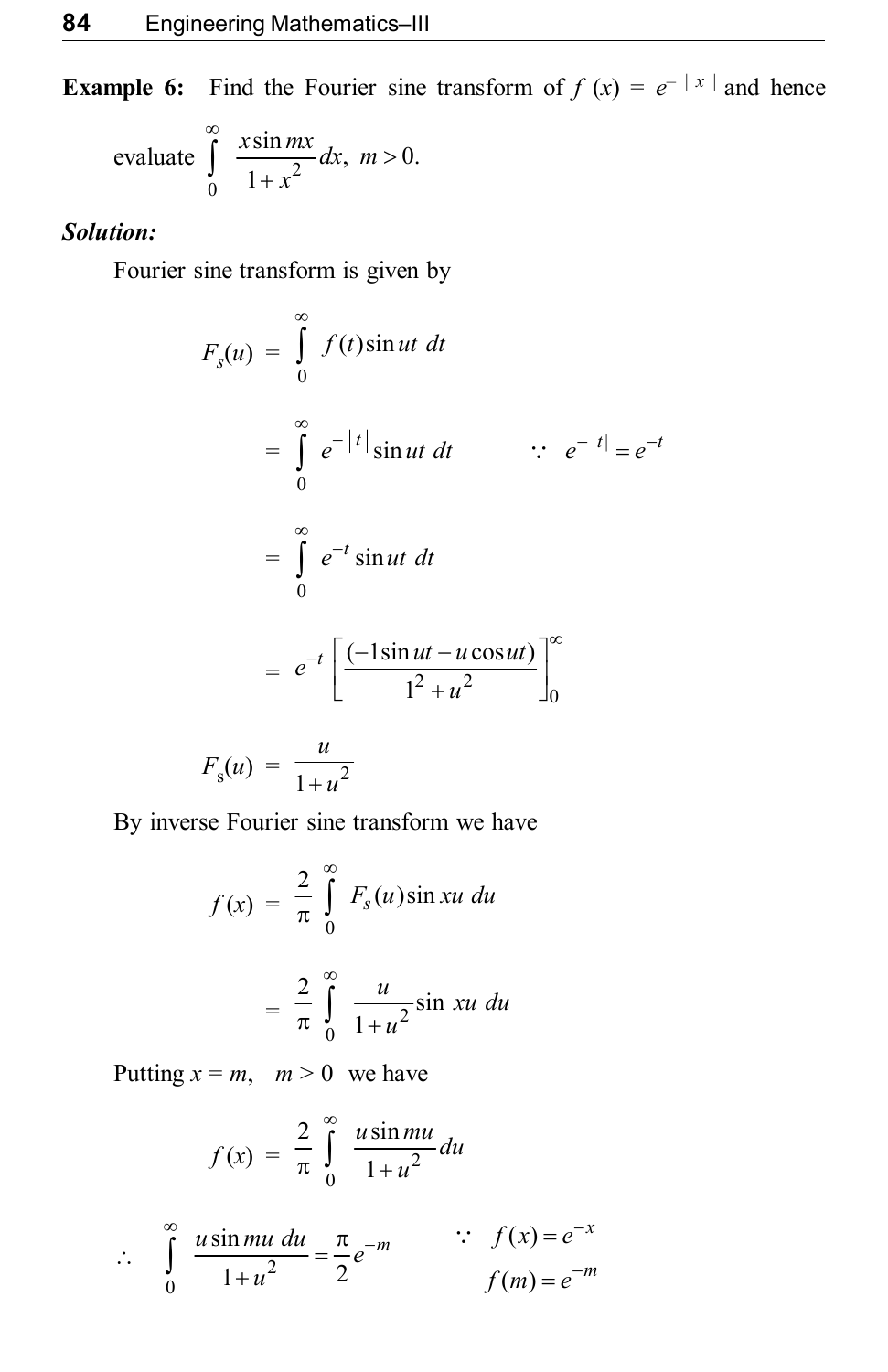Changing the dummy variable *u* to *x* we get

$$
\int_{0}^{\infty} \frac{x \sin mx}{1 + x^2} dx = \frac{\pi}{2} e^{-m}
$$

**Example 7:** Find the Fourier cosine transform of

$$
f(x) = \begin{cases} 4x & 0 < x < 1 \\ 4 - x & 1 < x < 4 \\ 0 & x > 4 \end{cases}
$$

*Solution:* The Fourier cosine transform is

$$
F_c\{f(x)\} = \int_0^\infty f(x)\cos ux \, dx
$$
  
=  $\int_0^1 4x \cos ux \, dx + \int_1^4 (4-x) \cos ux \, dx + 0$   
=  $4\left[\frac{x \sin ux}{u} + \frac{1 \cos ux}{u^2}\right]_0^1 + \left[(4-x) \frac{\sin ux}{u} - \frac{(-1) (-\cos ux)}{u^2}\right]_1^4$   
=  $\frac{4 \sin u}{u} + \frac{4 \cos u}{u^2} - \frac{4}{u^2} - \frac{\cos 4u}{u^2} - \frac{3 \sin u}{u} + \frac{\cos u}{u^2}$   
=  $\frac{\sin u}{u} + \frac{5 \cos u}{u^2} - \frac{\cos 4u}{u^2} - \frac{4}{u^2}$ 

**Example 8:** Find the Fourier cosine transform of

$$
f(x) = \begin{cases} 1 & \text{for } 0 \le x \le 1 \\ 0 & \text{for } x > 1 \end{cases}
$$

and hence evaluate 0  $\frac{\sin x}{x}$  *dx x*  $\infty$ ∫

*Solution:* The Fourier cosine transform is

$$
F_c\{f(x)\} = \int\limits_0^\infty f(x)\cos ux \, dx
$$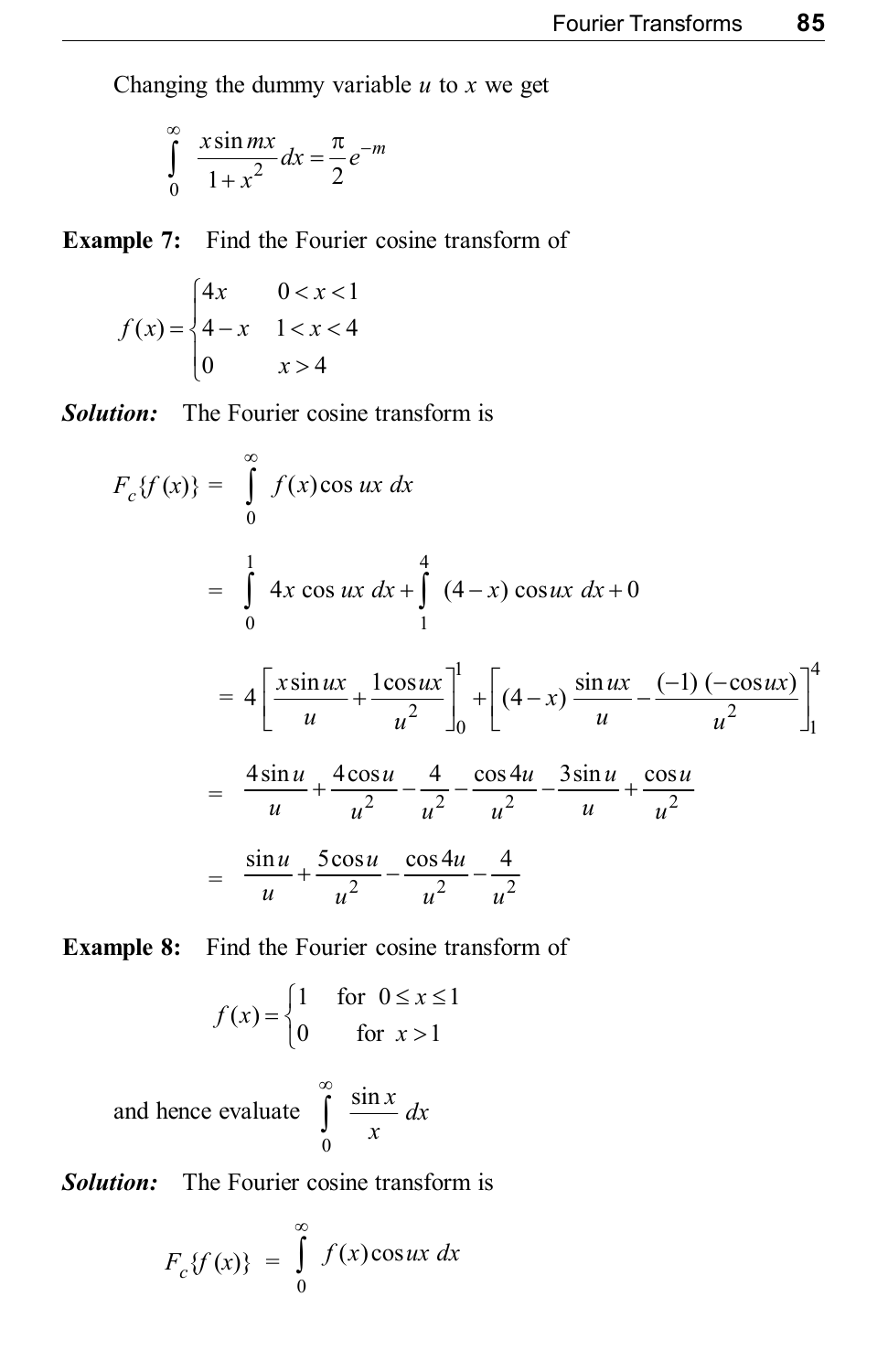$$
= \int_{0}^{1} 1\cos ux \, dx + 0
$$

$$
= \left[\frac{\sin ux}{u}\right]_{0}^{1} = \frac{\sin u}{u} = \varphi(u)
$$

Hence from inverse Fourier cosine transform

We have, 
$$
f(x) = \frac{2}{\pi} \int_{0}^{\infty} \varphi(u) \cos xu \, du
$$
  

$$
= \frac{2}{\pi} \int_{0}^{\infty} \frac{\sin u}{u} \cos xu \, du
$$

Put  $x = 0$ 

$$
f(0) = \frac{2}{\pi} \int_{0}^{\infty} \frac{\sin u}{u} du
$$

$$
\therefore \int_{0}^{\infty} \frac{\sin u}{u} du = \frac{\pi}{2} f(0)
$$
  

$$
\therefore \int_{0}^{\infty} \frac{\sin u}{u} du = \frac{\pi}{2} \qquad \therefore f(0) = 1 \qquad 0 \le x \le 1
$$

Changing the dummy variable *u* to *x* we get

$$
\int_{0}^{\infty} \frac{\sin x}{x} dx = \frac{\pi}{2}.
$$

**Example 9:** Find the Fourier cosine transform of  $f(x) = \frac{1}{1+x^2}$ 1  $f(x) = \frac{1}{1 + x^2}$ . Hence

derive Fourier cosine transform of  $\varphi(x) = \frac{x}{1 + x^2}$  $f(x) = \frac{x}{x}$ *x*  $\varphi(x) =$  $\ddot{}$ 

*Solution:* Let the Fourier cosine transform be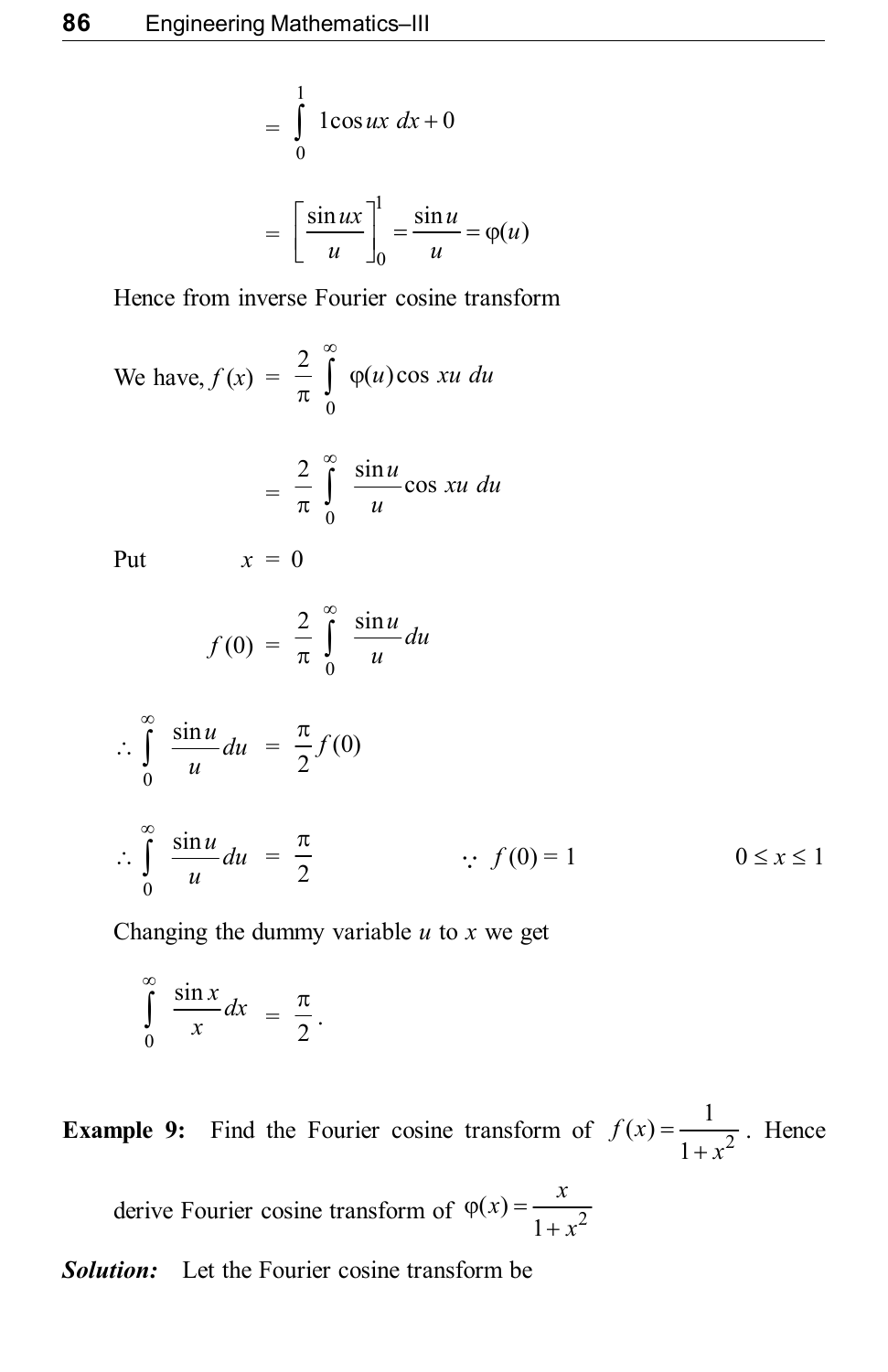$$
F_c \{f(x)\} = \int_0^\infty \frac{\cos sx}{1 + x^2} dx = I \text{ (say)} \qquad ....(1)
$$
  
\n
$$
\therefore \qquad \frac{dI}{ds} = -\int_0^\infty \frac{x \sin sx}{1 + x^2} dx
$$
  
\n
$$
= -\int_0^\infty \frac{x^2 \sin sx}{x(1 + x^2)} dx \qquad ....(2)
$$
  
\n
$$
= -\int_0^\infty \frac{(1 + x^2) - 1}{x(1 + x^2)} \sin sx \, dx
$$
  
\n
$$
= -\int_0^\infty \frac{\sin sx}{x} dx + \int_0^\infty \frac{\sin sx}{x(1 + x^2)} dx
$$
  
\n
$$
\therefore \qquad \frac{dI}{ds} = -\frac{\pi}{2} + \int_0^\infty \frac{\sin sx}{x(1 + x^2)} dx \qquad ....(3)
$$
  
\n
$$
\therefore \qquad \frac{d^2I}{ds^2} = 0 + \int_0^\infty \frac{x \cos sx}{x(1 + x^2)} dx = \int_0^\infty \frac{\cos sx}{1 + x^2} dx = I
$$

$$
\therefore \quad \frac{d^2I}{ds^2} - I = 0 \quad \text{or} \quad (D^2 - 1)I = 0 \quad \text{where} \quad D = \frac{d}{ds}
$$

 $(1 + x^2)$   $\frac{3}{0}$  1

 $x(1+x^2)$   $\frac{3}{0}$  1+x

It is solution is

2

$$
I = c_1 e^{s} + c_2 e^{-s} \qquad \dots (4)
$$

$$
\frac{dI}{ds} = c_1 e^s - c_2 e^{-s} \qquad \dots(5)
$$

When  $s = 0$  (1) and (4) gives

$$
c_1 + c_2 = \int_{0}^{\infty} \frac{dx}{1 + x^2} = \frac{\pi}{2}
$$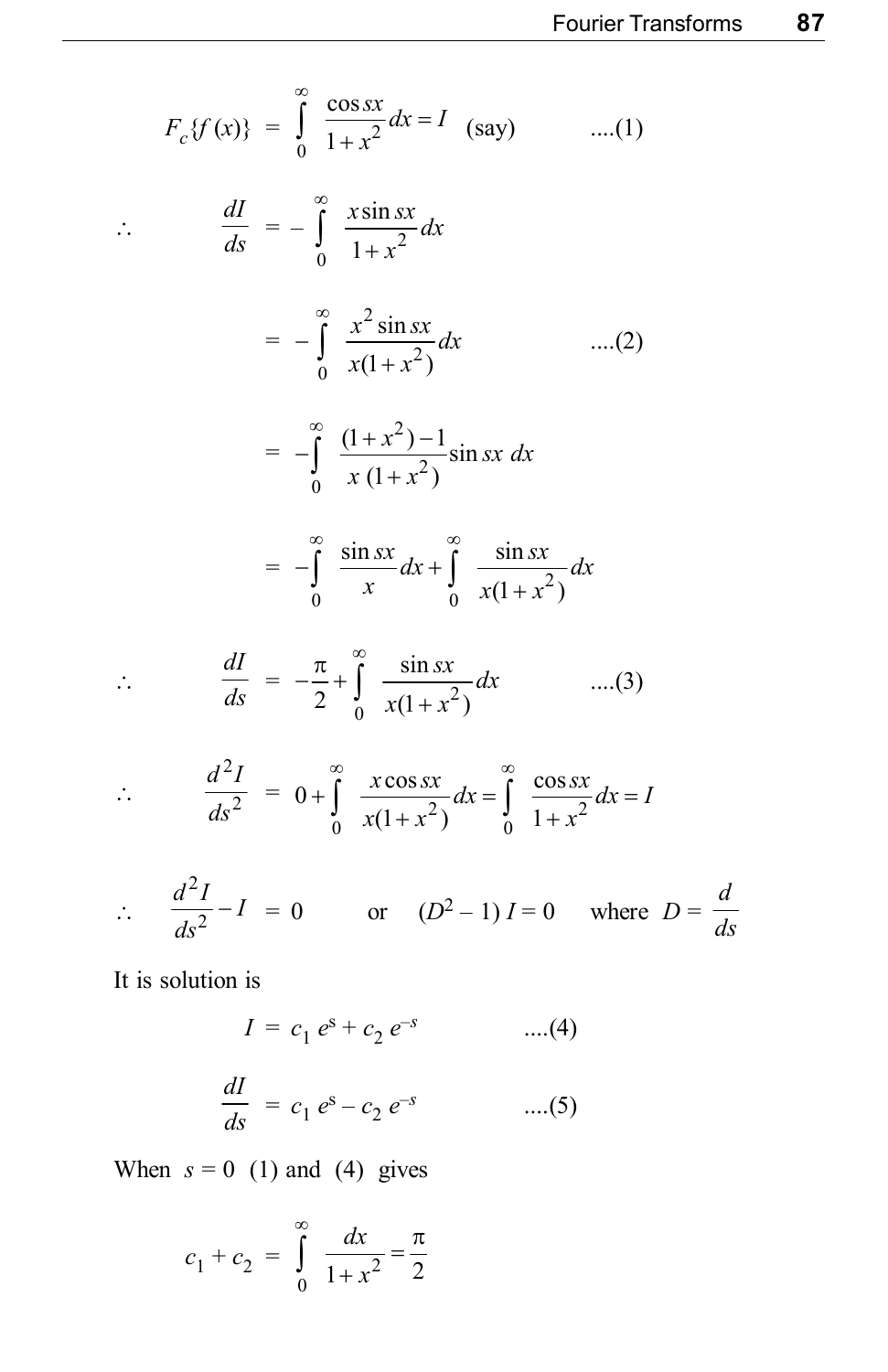$$
= \frac{2}{\pi} \int_{0}^{1} (1-\alpha)\cos\alpha\theta \, d\alpha \qquad \therefore F(\alpha) = 0 \text{ for } \alpha > 0
$$

$$
= \frac{2}{\pi} \left[ (1-\alpha) \frac{\sin\alpha\theta}{\theta} - (-1) \frac{(-\cos\alpha\theta)}{\theta^{2}} \right]_{0}^{1}
$$

$$
= \frac{2}{\pi} \frac{(1-\cos\theta)}{\theta^{2}} = \frac{2 \cdot 2\sin^{2}\theta/2}{\theta^{2}} = \frac{4\sin^{2}\theta/2}{\theta^{2}}
$$

Thus we have

$$
\int_{0}^{\infty} \frac{4\sin^2{\frac{\theta}{2}}}{\pi \theta^2} \cos{\alpha\theta} \, d\theta = F(\alpha)
$$

$$
\int_{0}^{\infty} \frac{\sin^2\left(\frac{\theta}{2}\right)}{\left(\frac{\theta}{2}\right)^2} \cos \alpha \theta \, d\theta = \pi \, F(\alpha)
$$

Put 
$$
\frac{\theta}{2} = t
$$
  $\therefore d\theta = 2dt$   $t \to 0$  to  $\infty$ 

$$
\therefore \qquad \int_{0}^{\infty} \frac{\sin^2 t}{t^2} \cos(2\alpha t) \, 2dt = \pi F(\alpha)
$$

Put  $\alpha = 0$ 

$$
F(\alpha) = 1 - 0 = 1
$$

$$
\therefore \qquad \int_{0}^{\infty} \frac{\sin^2 t}{t^2} dt = \frac{\pi}{2}
$$

**Example 11:** Find the Fourier cosine transform of  $e^{-x^2}$ *Solution:*

Fourier cosine transform of  $e^{-x^2}$  is given by

$$
F_c \{ e^{-x^2} \} = \sqrt{\frac{2}{\pi}} \int_0^{\infty} e^{-x^2} \cos sx \, dx = I \quad \text{(say)} \quad \dots (1)
$$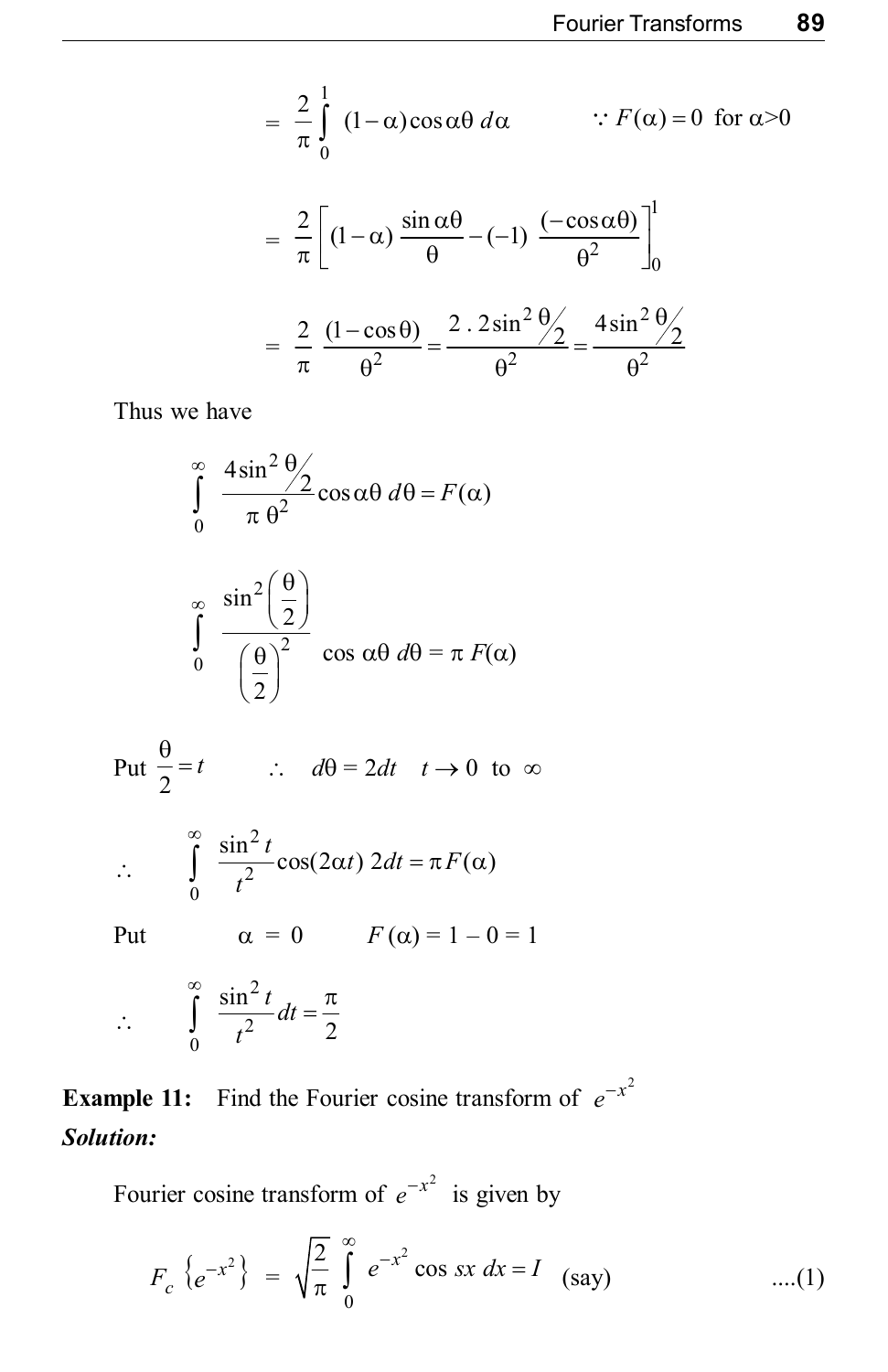Differentiating w.r.t. *s* under integral sign

$$
\frac{dI}{ds} = -\sqrt{\frac{2}{\pi}} \int_{0}^{\infty} e^{-x^2} x \sin sx \, dx
$$

$$
= \frac{1}{2} \sqrt{\frac{2}{\pi}} \int_{0}^{\infty} (\sin sx) (-2x e^{-x^2}) \, dx
$$

Integrating by parts

$$
= \frac{1}{2} \sqrt{\frac{2}{\pi}} \left[ \left( \sin sx \ e^{-x^2} \right)_0^{\infty} - s \int_0^{\infty} \cos sx \ e^{-x^2} dx \right]
$$

$$
= 0 - \frac{s}{2} \sqrt{\frac{2}{\pi}} \int_0^{\infty} e^{-x^2} \cos x \ dx = -\frac{s}{2} I
$$

$$
\therefore \frac{dI}{ds} = -\frac{sI}{2} \text{ or } \frac{dI}{I} = -\frac{s}{2}ds
$$

Integrating we get

$$
\therefore \qquad \log I = -\frac{s^2}{4} + \log k
$$
\n
$$
\therefore \qquad I = K e^{-\frac{s^2}{4}}
$$
\n...(2)

Now, when  $s = 0$ , from (1)

$$
I = \sqrt{\frac{2}{\pi}} \int_{0}^{\infty} e^{-x^{2}} dx = \sqrt{\frac{2}{\pi}} \cdot \frac{\sqrt{\pi}}{2} = \frac{1}{\sqrt{2}}
$$

From (2)  $\frac{1}{\sqrt{2}} = k$ 

$$
\therefore \qquad I = F_c \{ f(x) \} = \frac{1}{\sqrt{2}} e^{-\frac{s^2}{4}}
$$